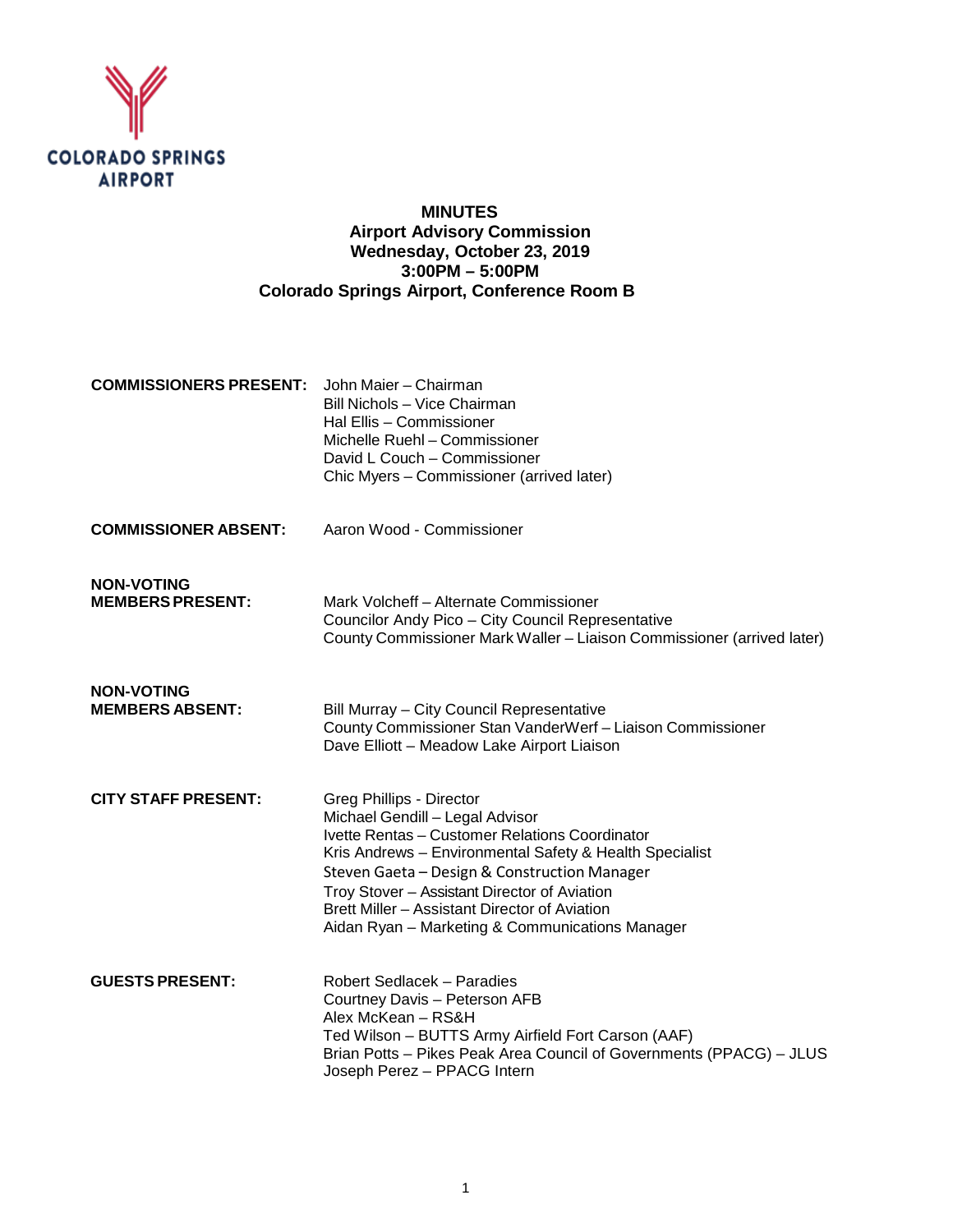## I. **MEETING CALLED TO ORDER at 3:00PM OCTOBER 23, 2019 by CHAIRMAN MAIER**

## II. **APPROVAL OF THE AUGUST 28, 2019 MEETING MINUTES**

Commissioner Couch made a motion to approve the August 28, 2019 meeting minutes tabled from the September 25, 2019 meeting. Vice Chairman Nichols seconded.

Discussion: None

Vote: **APPROVED** (unanimous).

## **APPROVAL OF THE SEPTEMBER 25, 2019 MEETING MINUTES**

Chairman Maier made a motion to amend the September 25, 2019 meeting minutes to include additional verbiage. Vice Chairman Nichols seconded.

- o Traffic Trend Report (second bullet point) to read; *The LART Committee has recommended City Council approve \$400 thousand of LART money be allocated to the Airport in 2020. This is an increase of \$250 thousand from 2019.*
- o Airport Business Development Report additional verbiage added; *Airport is investigating with County and CDOT the feasibility of forgoing construction of an interim intersection at Powers and Grinnell Road in favor of proceeding directly to design and construction of the final configuration for the intersection.*

Discussion: None

Vote: **APPROVED** (unanimous).

## III. **INTRODUCTION OF GUESTS**

## IV. **COMMUNICATIONS**

• None

## V. **PUBLIC COMMENT**

• None

## VI. **NEW BUSINESS AND REPORT ITEMS**

## **A. Land Use Review –** Kris Andrews

Kris Andrews presented and discussed ten (10) Land Use Items. Land Use Items #1, #2, #3, #5, #6, #8, and #9: Briefed

Commissioner Ellis made a motion to approve Land Use Items #1, #2, #3, #5, #6, #8, and #9 as recommended by airport staff. Vice Chairman Nichols seconded.

Discussion: None

## VOTE: **APPROVED (Unanimous)**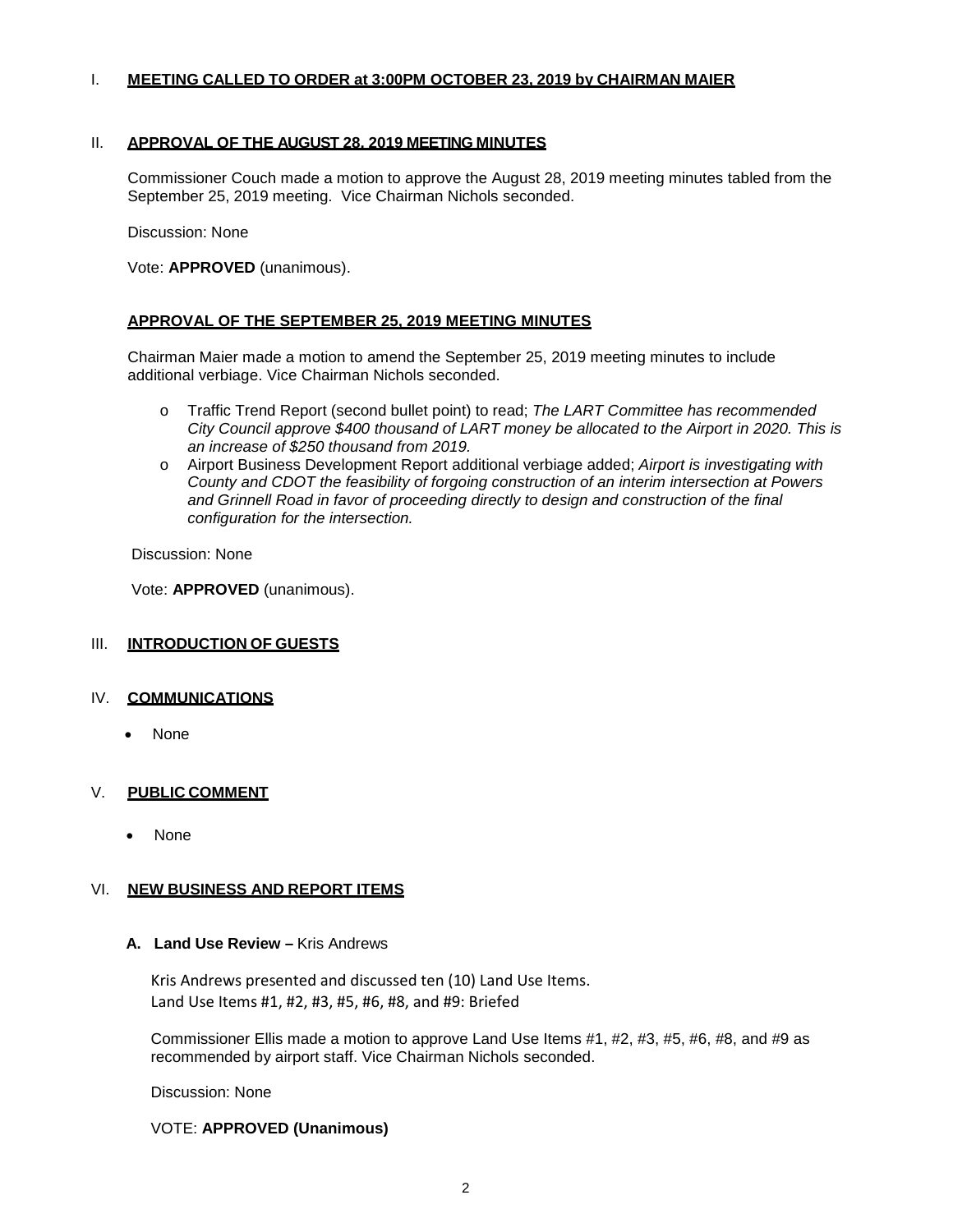Land Use Item #4: Briefed

Discussion: Chairmen Maier's requested an Airport Noise Acknowledgement statement be added to the airport conditions of approval on Land Use Item #4, City of Colorado Springs, CPC CU 19- 00128, AR FP 19-00620 (approval of a conditional use development plan).

Chairman Maier moved that the conditions be amended to reflect that the statement is conditional upon the property being a rental versus a sale. Vice Chairman Nichols seconded.

## VOTE: **APPROVED (Unanimous)**

Land Use Item #7: Briefed

Discussion: Vice Chairmen Nichols requested additional information on Land Use Item #7, City of Colorado Springs, CPC A 19-00022, CPC MP 19-00123, CPC PUP 19-00125, CPC PUZ 19-00124 (approval of the annexation of Banning Lewis Ranch) regarding the Banning Lewis Ranch North master plan. The Banning Lewis Ranch North master plan is currently in the City Planning process. Airport staff is meeting with Nor'wood Development Group on October 31 regarding Banning Lewis development.

Chairman Maier made a motion to recommend approval of Land Use Item #7 with inclusion of a staff recommendation that a Federal Aviation Administration (FAA) 7460-1 Notice of Proposed Construction or Alteration form be completed. Vice Chairman Nichols seconded.

## VOTE: **APPROVAL (Unanimous)**

Brian Potts, PPACG shared his participation in the JLUS study and his apprehension of future potential encroachment impact due to the rapid development of the community.

Land Use Item #10: Briefed

Discussion: Commissioner Ellis inquired if the FAA had evaluated the lighting for Land Use Item #10, City of Colorado Springs, CPC CU 09-00069-A2MN19, AR NV 19-00457 (approval of a minor amendment to development plan to install light poles around a new track and field) Kris Andrews shared the FAA will evaluate for height and not for illumination levels. LED lighting is being installed.

Commissioner Ellis moved to approve Land Use Item #10. Vice Chairman Nichols seconded.

## VOTE: **APPROVED (Unanimous)**

## **B. Director's Airport Business Report**

- Project Status Report Steven Gaeta
	- o The first floor rehabilitation (construction) project has been added to the report.
	- o The Gazette wrote a positive article on the first floor rehabilitation project.
	- o Avis/Budget funded \$700 thousand to build a cover over their service ready lot.
	- o Jviation, Planning Consultant of Record, the negotiation in accordance with FAA requirements for reimbursement has been completed. Additional information forthcoming.
- Traffic Trend Report Greg Phillips
	- o The Marketing Department has shown to be the airport's biggest influence with filling airline seats.
	- o September and October are the lesser months traveled in the year.
	- o Marketing has new and fun slogans like "Say Yes to COS" and "Say Yes to Hassel Free Holiday Travel" to name a few.
	- o Greg Phillips, Brett Miller, and Troy Stover attended the Frontier Strategic Partner Conference at the Broadmoor on October 3 and 4.
- COS Financial Report Troy Stover
	- o Airport revenues and expenses are running on forecast.
	- o The Airport's 2020 budget was presented to City Council at the Council Work Session.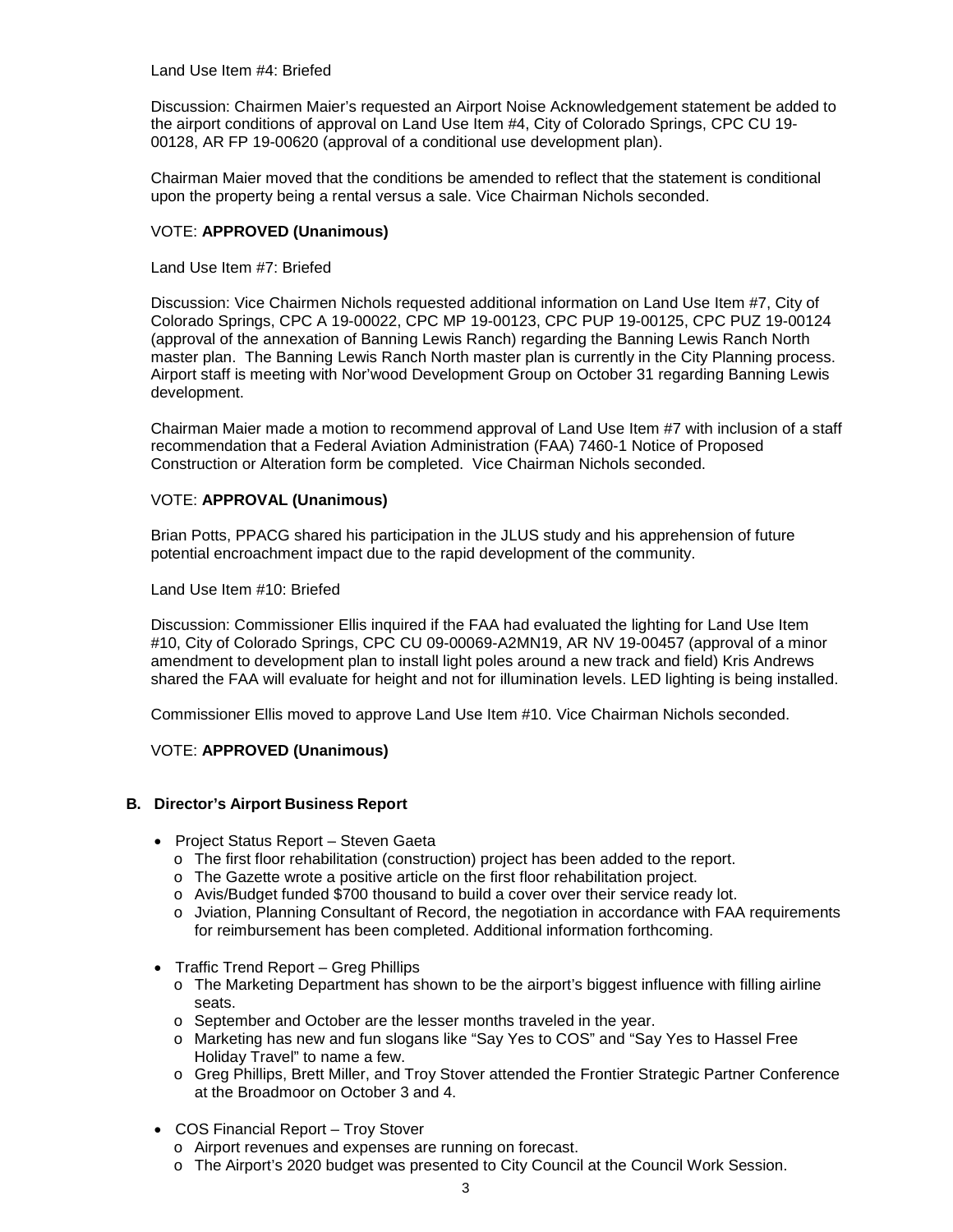- Airport Business Development Report Greg Phillips/Troy Stover
	- o The Fed Ex facility has been completed and is fully operational.
	- o The WWII Museum construction is close to completion.
	- $\circ$  Construction of the 30,000 sq. ft. hangar is scheduled to begin after the first of the year.
	- o Project Jungle is complete and operational.
	- o Project Rodeo is scheduled to begin turning dirt on December 1, 2019.
	- o Discussion of a ground lease for a 280,000 sq. ft. office industrial warehouse continues.
	- o Airport staff is expecting to have the hotel agreement closed by the end of the year.
	- o Airport staff, City Planning, and Aerospace are scheduled to meet the week of October 28 to begin discussions on Development Plan Review Process and the potential of Aerospace joining the operating and maintenance Metro District.
	- o US Forest Service is working on the lease and moving forward.
	- o The City and airport staff email addresses have been changed. The new emails are **firstname.lastname@coloradosprings.gov**, all old emails addresses will forward to the new address.
	- o Panel interviews for the Air Service Development Management position is expected to take place on November 4 and 5.
	- o On October 12, El Paso County Parks staff, and members of the Airport staff and AAC worked together on revamping the United Airlines Flight 585 memorial.
	- o On Friday, October 25, Mayor John Suthers will be at the airport to discuss the "State of the City" with airport staff.
	- o Greg Phillips, Dick Janitell, and Commissioner Wood will meet soon to begin discussions regarding a West Side Operators Group.
	- o The Marketing department is currently publishing an airport staff weekly newsletter called "On the Radar" that covers current updates of airport occurrences.
	- o Reef Parking/Republic has taken over the responsibility for the Premier Lounge Staffing.
	- o On Thursday, October 24 there is a JLUS working group meeting at the PPACG Offices.
	- o Holiday promotion half price parking will run from November 15 December 31.
	- o The airport is averaging a 33% opening rate on the Constant Contact airport communication emails list.

## **C. Chairman's Report**

o None

## VII. **OTHER BUSINESS**

- General Aviation Discussion Chairman Maier
- Commissioner Ruehl presented on the topic of Objectives and Outcomes for the airport. Commissioner Ruehl assembled a list of goals that the board might value, Airport Goals, Mayor's Goals and how they'll all measure. Discussions will continue at the November 20 AAC meeting.

## VIII. **COMMISSION MEMBERS' COMMENTS**

- Meadow Lake Airport construction project has been completed and is fully operational.
- The state of Colorado is currently in the lead for the installation of video cameras on the Automated Weather Observing System (AWOS) on the mountain passes.
- Construction of the Fort Collins Remote Tower is expected to be completed in February 2020.

## IX. **ANNUAL ELECTION OF COMMISSION CHAIRMAN AND VICE CHAIRMAN**

- Election of Officers for 2020
	- o Vice Chairman Bill Nichols nominated Chairman John Maier for reelection as Chairman. (No second required). Chairman Maier accepted the nomination.
	- o Commissioner Hal Ellis nominated himself for Chairman. (No second required).
	- o Vote: Chairman Maier received 4 votes and Commissioner Ellis received 1 vote. One Commissioner abstained.
	- o Chairman John Maier nominated Vice Chairman Bill Nichols for reelection as Vice Chairman. (No second required). Vice Chairman Nichols accepted the Nomination. Vice Chairman Nichols was elected by acclamation of all Commissioners present (7).